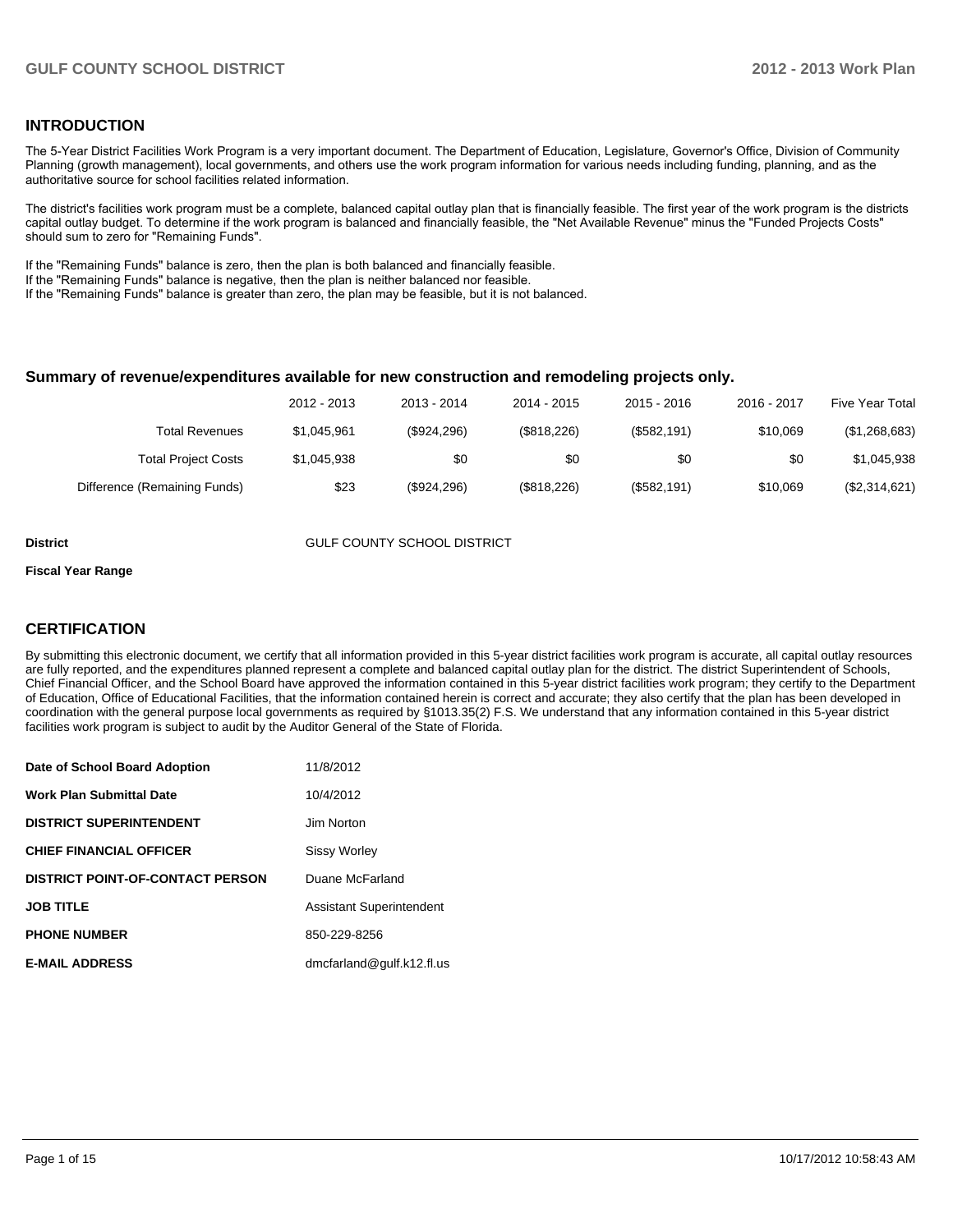## **Expenditures**

### **Expenditure for Maintenance, Repair and Renovation from 1.50-Mills and PECO**

Annually, prior to the adoption of the district school budget, each school board must prepare a tentative district facilities work program that includes a schedule of major repair and renovation projects necessary to maintain the educational and ancillary facilities of the district.

| Item                                                                                                                                                                                      |                   | 2012 - 2013<br><b>Actual Budget</b> | 2013 - 2014<br>Projected | 2014 - 2015<br>Projected | $2015 - 2016$<br>Projected | 2016 - 2017<br>Projected | <b>Total</b> |
|-------------------------------------------------------------------------------------------------------------------------------------------------------------------------------------------|-------------------|-------------------------------------|--------------------------|--------------------------|----------------------------|--------------------------|--------------|
| <b>HVAC</b>                                                                                                                                                                               |                   | \$40,000                            | \$40.000                 | \$40,000                 | \$40,000                   | \$40,000                 | \$200,000    |
| Locations: DISTRICT ADMINISTRATIVE OFFICES, GULF ADULT SCHOOL, PORT SAINT JOE ELEMENTARY, PORT SAINT JOE JUNIOR SENIOR<br>HIGH, WEWAHITCHKA ELEMENTARY, WEWAHITCHKA JUNIOR SENIOR HIGH    |                   |                                     |                          |                          |                            |                          |              |
| Flooring                                                                                                                                                                                  |                   | \$50,000                            | \$50,000                 | \$50,000                 | \$50,000                   | \$50,000                 | \$250,000    |
| DISTRICT ADMINISTRATIVE OFFICES, GULF ADULT SCHOOL, PORT SAINT JOE ELEMENTARY, PORT SAINT JOE JUNIOR SENIOR<br>Locations:<br>HIGH, WEWAHITCHKA ELEMENTARY                                 |                   |                                     |                          |                          |                            |                          |              |
| Roofing                                                                                                                                                                                   |                   | \$75,230                            | \$0                      | \$0                      | \$0                        | \$0                      | \$75,230     |
| DISTRICT ADMINISTRATIVE OFFICES, GULF ADULT SCHOOL, PORT SAINT JOE ELEMENTARY, PORT SAINT JOE JUNIOR SENIOR<br>Locations:<br>HIGH, WEWAHITCHKA ELEMENTARY, WEWAHITCHKA JUNIOR SENIOR HIGH |                   |                                     |                          |                          |                            |                          |              |
| Safety to Life                                                                                                                                                                            |                   | \$0                                 | \$0                      | \$0                      | \$0                        | \$0                      | \$0          |
| Locations:<br>No Locations for this expenditure.                                                                                                                                          |                   |                                     |                          |                          |                            |                          |              |
| Fencing                                                                                                                                                                                   |                   | \$0                                 | \$0                      | \$0                      | \$0                        | \$0                      | \$0          |
| Locations: No Locations for this expenditure.                                                                                                                                             |                   |                                     |                          |                          |                            |                          |              |
| Parking                                                                                                                                                                                   |                   | \$58,000                            | \$0                      | \$0                      | \$0                        | \$0                      | \$58,000     |
| PORT SAINT JOE ELEMENTARY<br>Locations:                                                                                                                                                   |                   |                                     |                          |                          |                            |                          |              |
| Electrical                                                                                                                                                                                |                   | \$0                                 | \$0                      | \$0                      | \$0                        | \$0                      | \$0          |
| Locations: No Locations for this expenditure.                                                                                                                                             |                   |                                     |                          |                          |                            |                          |              |
| Fire Alarm                                                                                                                                                                                |                   | \$0                                 | \$0                      | \$0                      | \$0                        | \$0                      | \$0          |
| Locations: No Locations for this expenditure.                                                                                                                                             |                   |                                     |                          |                          |                            |                          |              |
| Telephone/Intercom System                                                                                                                                                                 |                   | \$0                                 | \$0                      | \$0                      | \$0                        | \$0                      | \$0          |
| Locations: No Locations for this expenditure.                                                                                                                                             |                   |                                     |                          |                          |                            |                          |              |
| <b>Closed Circuit Television</b>                                                                                                                                                          |                   | \$0                                 | \$0                      | \$0                      | \$0                        | \$0                      | \$0          |
| Locations: No Locations for this expenditure.                                                                                                                                             |                   |                                     |                          |                          |                            |                          |              |
| Paint                                                                                                                                                                                     |                   | \$0                                 | \$0                      | \$0                      | \$0                        | \$0                      | \$0          |
| Locations: No Locations for this expenditure.                                                                                                                                             |                   |                                     |                          |                          |                            |                          |              |
| Maintenance/Repair                                                                                                                                                                        |                   | \$59,643                            | \$60,000                 | \$60,000                 | \$60,000                   | \$70,000                 | \$309,643    |
| DISTRICT ADMINISTRATIVE OFFICES, GULF ADULT SCHOOL, PORT SAINT JOE ELEMENTARY, PORT SAINT JOE JUNIOR SENIOR<br>Locations:<br>HIGH, WEWAHITCHKA ELEMENTARY, WEWAHITCHKA JUNIOR SENIOR HIGH |                   |                                     |                          |                          |                            |                          |              |
|                                                                                                                                                                                           | <b>Sub Total:</b> | \$282,873                           | \$150,000                | \$150,000                | \$150,000                  | \$160,000                | \$892,873    |

| IPFCC<br>Expenditures<br>Maintenance<br>∟ບບ | ጦጣ<br>ື | m.n<br>.DU | . 10. 250<br>- 11.<br>. J. L. J. | \$130.707<br>. שכ <sub>י</sub> ונה | 4.365<br>$T^{\ast}$<br><u>_</u><br>ມເມ | $\sim$<br>. ა4 -<br>. . |
|---------------------------------------------|---------|------------|----------------------------------|------------------------------------|----------------------------------------|-------------------------|
|---------------------------------------------|---------|------------|----------------------------------|------------------------------------|----------------------------------------|-------------------------|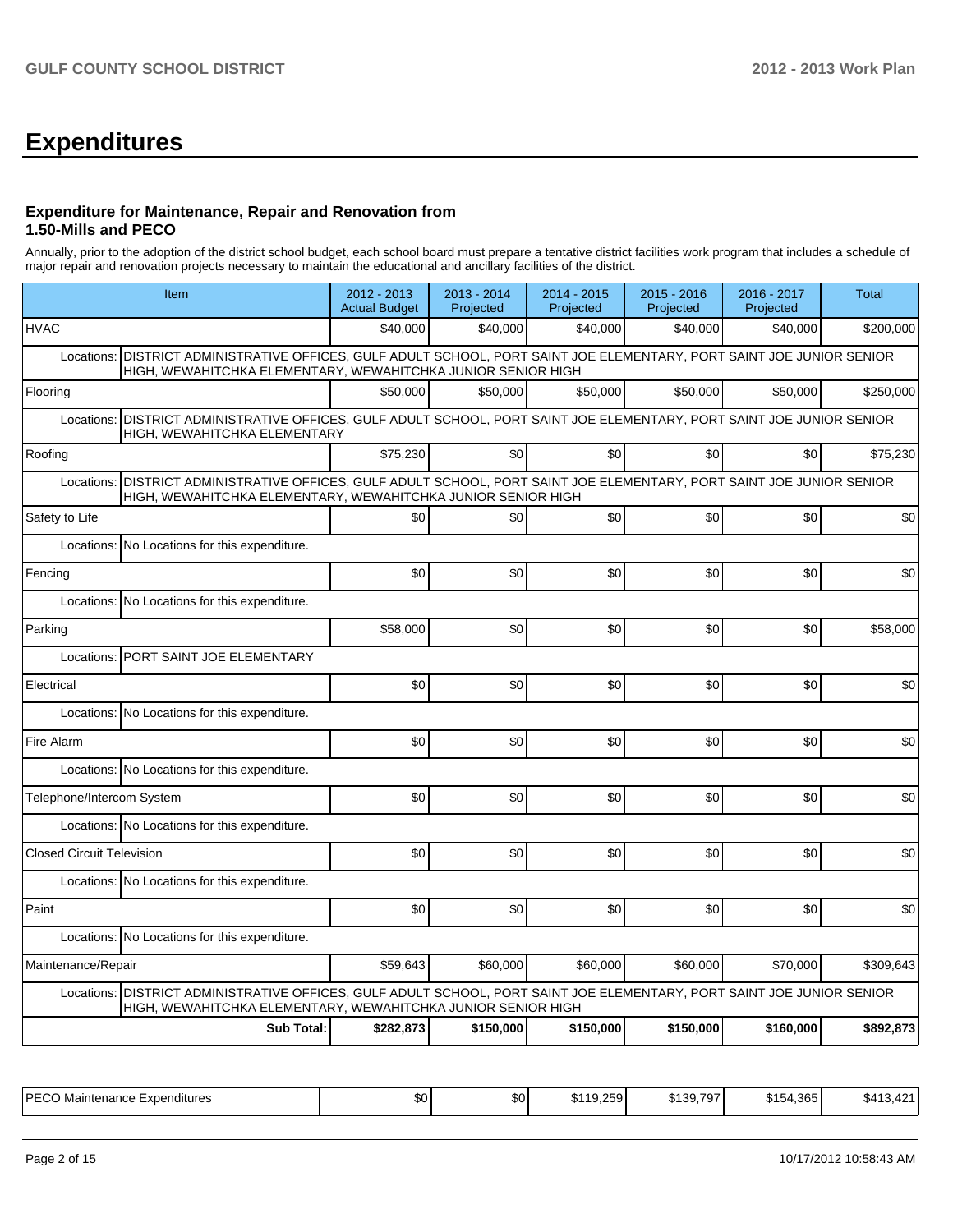| 1.50 Mill Sub<br><b>ा</b> otal: । | ა1.301.871΄ | \$300,000 | \$180,741 | \$160.203 | \$5,635 | .450<br>\$1.948. |
|-----------------------------------|-------------|-----------|-----------|-----------|---------|------------------|

|                                                                                                                                                                                       | <b>Other Items</b> | $2012 - 2013$<br><b>Actual Budget</b> | $2013 - 2014$<br>Projected | $2014 - 2015$<br>Projected | $2015 - 2016$<br>Projected | $2016 - 2017$<br>Projected | Total       |  |
|---------------------------------------------------------------------------------------------------------------------------------------------------------------------------------------|--------------------|---------------------------------------|----------------------------|----------------------------|----------------------------|----------------------------|-------------|--|
| I Renovate lunchroom                                                                                                                                                                  |                    | \$518,608                             | \$0                        | \$0                        | \$0                        | \$0                        | \$518,608   |  |
| Locations PORT SAINT JOE ELEMENTARY                                                                                                                                                   |                    |                                       |                            |                            |                            |                            |             |  |
| technology                                                                                                                                                                            |                    | \$75,000                              | \$150,000                  | \$150,000                  | \$150,000                  | \$0                        | \$525,000   |  |
| Locations DISTRICT ADMINISTRATIVE OFFICES, GULF ADULT SCHOOL, PORT SAINT JOE ELEMENTARY, PORT SAINT JOE JUNIOR SENIOR<br>HIGH, WEWAHITCHKA ELEMENTARY, WEWAHITCHKA JUNIOR SENIOR HIGH |                    |                                       |                            |                            |                            |                            |             |  |
| IPE Classrooms                                                                                                                                                                        |                    | \$425,390                             | \$0                        | \$0                        | <b>\$01</b>                | \$0 <sub>1</sub>           | \$425,390   |  |
| Locations PORT SAINT JOE JUNIOR SENIOR HIGH                                                                                                                                           |                    |                                       |                            |                            |                            |                            |             |  |
|                                                                                                                                                                                       | Total:             | \$1,301,871                           | \$300,000                  | \$300,000                  | \$300,000                  | \$160,000                  | \$2,361,871 |  |

### **Local 1.50 Mill Expenditure For Maintenance, Repair and Renovation**

Anticipated expenditures expected from local funding sources over the years covered by the current work plan.

| Item                                                         | 2012 - 2013<br><b>Actual Budget</b> | 2013 - 2014<br>Projected | $2014 - 2015$<br>Projected | $2015 - 2016$<br>Projected | 2016 - 2017<br>Projected | <b>Total</b> |
|--------------------------------------------------------------|-------------------------------------|--------------------------|----------------------------|----------------------------|--------------------------|--------------|
| Remaining Maint and Repair from 1.5 Mills                    | \$1,301,871                         | \$300,000                | \$180,741                  | \$160,203                  | \$5,635                  | \$1,948,450  |
| Maintenance/Repair Salaries                                  | \$0                                 | \$0                      | \$0                        | \$0                        | \$0                      | \$0          |
| School Bus Purchases                                         | \$0                                 | \$200,000                | \$220,000                  | \$0                        | \$0                      | \$420,000    |
| <b>Other Vehicle Purchases</b>                               | \$0                                 | \$0                      | \$0                        | \$0                        | \$0                      | \$0          |
| Capital Outlay Equipment                                     | \$75,000                            | \$250,000                | \$250,000                  | \$250,000                  | \$0                      | \$825,000    |
| Rent/Lease Payments                                          | \$0                                 | \$0                      | \$0                        | \$0                        | \$0                      | \$0          |
| <b>COP Debt Service</b>                                      | \$0                                 | \$0                      | \$0                        | \$0                        | \$0                      | \$0          |
| Rent/Lease Relocatables                                      | \$0                                 | \$0                      | \$0                        | \$0                        | \$0                      | \$0          |
| <b>Environmental Problems</b>                                | \$0                                 | \$0                      | \$0                        | \$0                        | \$0                      | \$0          |
| ls.1011.14 Debt Service                                      | \$0                                 | \$0                      | \$0                        | \$0                        | \$0                      | \$0          |
| <b>Special Facilities Construction Account</b>               | \$0                                 | \$0                      | \$0                        | \$0                        | \$0                      | \$0          |
| Premiums for Property Casualty Insurance - 1011.71<br>(4a,b) | \$190,000                           | \$190,000                | \$190,000                  | \$190,000                  | \$0                      | \$760,000    |
| Qualified School Construction Bonds (QSCB)                   | \$0                                 | \$0                      | \$0                        | \$0                        | \$0                      | \$0          |
| Qualified Zone Academy Bonds (QZAB)                          | \$0                                 | \$0                      | \$0                        | \$0                        | \$0                      | \$0          |
| <b>Covered Play</b>                                          | \$10,432                            | \$0                      | \$0                        | \$0                        | \$0                      | \$10,432     |
| <b>Local Expenditure Totals:</b>                             | \$1,577,303                         | \$940,000                | \$840,741                  | \$600,203                  | \$5,635                  | \$3,963,882  |
|                                                              |                                     |                          |                            |                            |                          |              |

### **Revenue**

### **1.50 Mill Revenue Source**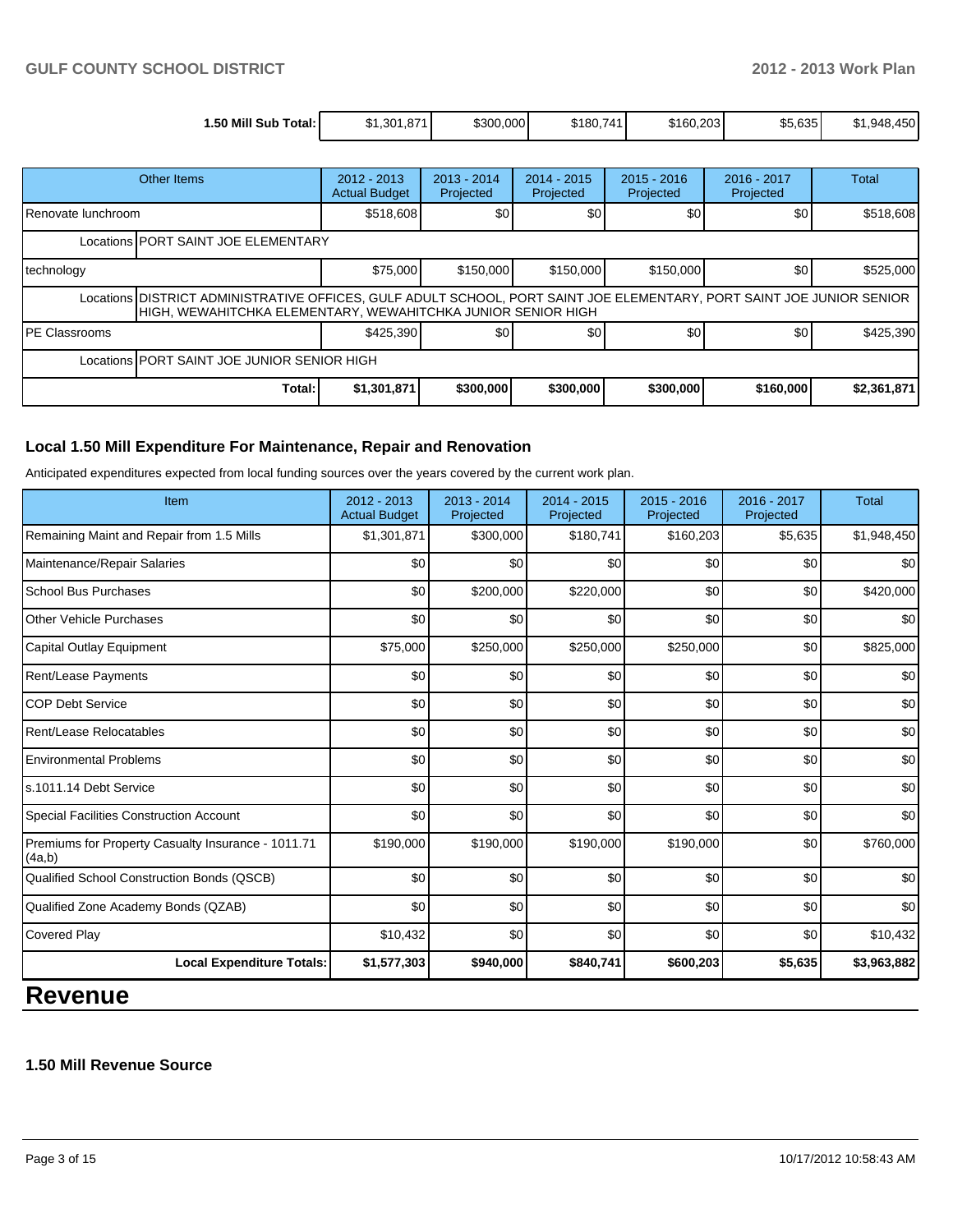Schedule of Estimated Capital Outlay Revenue from each currently approved source which is estimated to be available for expenditures on the projects included in the tentative district facilities work program. All amounts are NET after considering carryover balances, interest earned, new COP's, 1011.14 and 1011.15 loans, etc. Districts cannot use 1.5-Mill funds for salaries except for those explicitly associated with maintenance/repair projects. (1011.71 (5), F.S.)

| Item                                                                                | Fund | $2012 - 2013$<br><b>Actual Value</b> | $2013 - 2014$<br>Projected | $2014 - 2015$<br>Projected | $2015 - 2016$<br>Projected | 2016 - 2017<br>Projected | Total           |
|-------------------------------------------------------------------------------------|------|--------------------------------------|----------------------------|----------------------------|----------------------------|--------------------------|-----------------|
| (1) Non-exempt property<br>lassessed valuation                                      |      | \$1,406,159,594                      | \$1,493,258,904            | \$1,533,674,256            | \$1,578,852,254            | \$1,638,945,615          | \$7,650,890,623 |
| (2) The Millege projected for<br>discretionary capital outlay per<br>ls.1011.71     |      | 0.40                                 | 0.00                       | 0.00                       | 0.00                       | 0.00                     |                 |
| $(3)$ Full value of the 1.50-Mill<br>discretionary capital outlay per<br>ls.1011.71 |      | \$2,362,348                          | \$2,508,675                | \$2,576,573                | \$2,652,472                | \$2,753,429              | \$12,853,497    |
| $(4)$ Value of the portion of the 1.50<br>-Mill ACTUALLY levied                     | 370  | \$539,965                            | \$0                        | \$0                        | \$0                        | \$0                      | \$539,965       |
| $(5)$ Difference of lines (3) and (4)                                               |      | \$1,822,383                          | \$2,508,675                | \$2,576,573                | \$2,652,472                | \$2,753,429              | \$12,313,532    |

### **PECO Revenue Source**

The figure in the row designated "PECO Maintenance" will be subtracted from funds available for new construction because PECO maintenance dollars cannot be used for new construction.

| Item                                  | Fund | $2012 - 2013$<br><b>Actual Budget</b> | $2013 - 2014$<br>Projected | $2014 - 2015$<br>Projected | $2015 - 2016$<br>Projected | $2016 - 2017$<br>Projected | Total     |
|---------------------------------------|------|---------------------------------------|----------------------------|----------------------------|----------------------------|----------------------------|-----------|
| <b>IPECO New Construction</b>         | 340  | \$0                                   | \$0                        | \$6,811                    | \$2.308                    | \$0                        | \$9.119   |
| <b>IPECO Maintenance Expenditures</b> |      | \$0                                   | \$0 <sub>1</sub>           | \$119.259                  | \$139.797                  | \$154,365                  | \$413.421 |
|                                       |      | \$0                                   | \$0 I                      | \$126.070                  | \$142.105                  | \$154.365                  | \$422,540 |

### **CO & DS Revenue Source**

Revenue from Capital Outlay and Debt Service funds.

| Item                                              | Fund | $2012 - 2013$<br><b>Actual Budget</b> | $2013 - 2014$<br>Projected | $2014 - 2015$<br>Projected | $2015 - 2016$<br>Projected | $2016 - 2017$<br>Projected | Total    |
|---------------------------------------------------|------|---------------------------------------|----------------------------|----------------------------|----------------------------|----------------------------|----------|
| CO & DS Cash Flow-through<br><b>I</b> Distributed | 360  | \$14.917                              | \$14.917                   | \$14.917                   | \$14.917                   | \$14.917                   | \$74,585 |
| ICO & DS Interest on<br>Undistributed CO          | 360  | \$787                                 | \$787                      | \$787                      | \$787                      | \$787                      | \$3,935  |
|                                                   |      | \$15,704                              | \$15,704                   | \$15,704                   | \$15,704                   | \$15,704                   | \$78,520 |

### **Fair Share Revenue Source**

All legally binding commitments for proportionate fair-share mitigation for impacts on public school facilities must be included in the 5-year district work program.

Nothing reported for this section.

#### **Sales Surtax Referendum**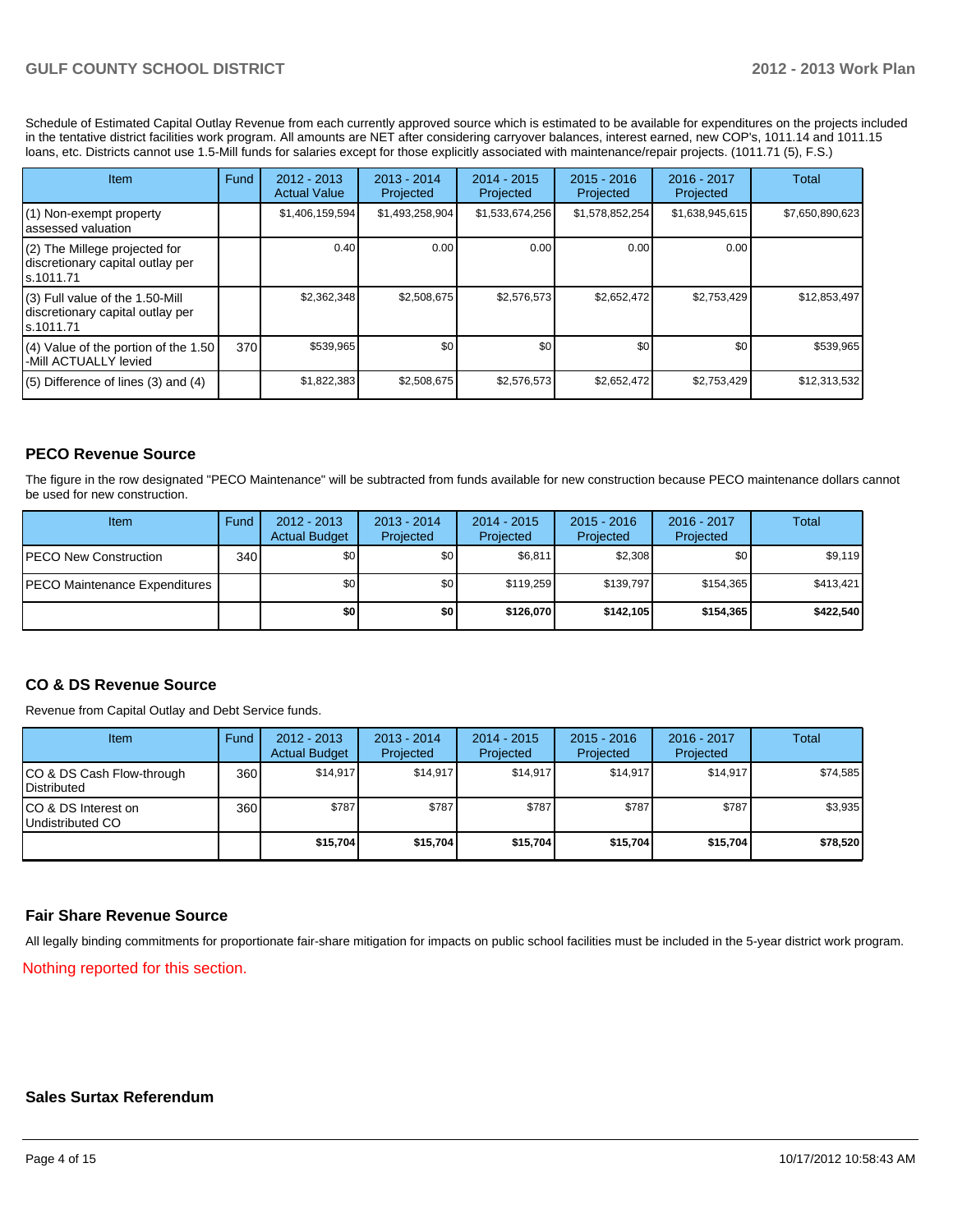Specific information about any referendum for a 1-cent or ½-cent surtax referendum during the previous year.

**Did the school district hold a surtax referendum during the past fiscal year 2011 - 2012?**

No

### **Additional Revenue Source**

Any additional revenue sources

| Item                                                                                                                      | 2012 - 2013<br><b>Actual Value</b> | 2013 - 2014<br>Projected | 2014 - 2015<br>Projected | $2015 - 2016$<br>Projected | 2016 - 2017<br>Projected | Total       |
|---------------------------------------------------------------------------------------------------------------------------|------------------------------------|--------------------------|--------------------------|----------------------------|--------------------------|-------------|
| Proceeds from a s.1011.14/15 F.S. Loans                                                                                   | \$0                                | \$0                      | \$0                      | \$0                        | \$0                      | \$0         |
| District Bonds - Voted local bond<br>referendum proceeds per s.9, Art VII<br><b>State Constitution</b>                    | \$0                                | \$0                      | \$0                      | \$0                        | \$0                      | \$0         |
| Proceeds from Special Act Bonds                                                                                           | \$0                                | \$0                      | \$0                      | \$0                        | \$0                      | \$0         |
| Estimated Revenue from CO & DS Bond<br>Sale                                                                               | \$0                                | \$0                      | \$0                      | \$0                        | \$0                      | \$0         |
| Proceeds from Voted Capital<br>Improvements millage                                                                       | \$0                                | \$0                      | \$0                      | \$0                        | \$0                      | \$0         |
| Other Revenue for Other Capital Projects                                                                                  | \$0                                | \$0                      | \$0                      | \$0                        | \$0                      | \$0         |
| Proceeds from 1/2 cent sales surtax<br>authorized by school board                                                         | \$0                                | \$0                      | \$0                      | \$0                        | \$0                      | \$0         |
| Proceeds from local governmental<br>infrastructure sales surtax                                                           | \$0                                | \$0                      | \$0                      | \$0                        | \$0                      | \$0         |
| Proceeds from Certificates of<br>Participation (COP's) Sale                                                               | \$0                                | \$0                      | \$0                      | \$0                        | \$0                      | \$0         |
| Classrooms First Bond proceeds amount<br>authorized in FY 1997-98                                                         | \$0                                | \$0                      | \$0                      | \$0                        | \$0                      | \$0         |
| Classrooms for Kids                                                                                                       | \$0                                | \$0                      | \$0                      | \$0                        | \$0                      | \$0         |
| <b>District Equity Recognition</b>                                                                                        | \$0                                | \$0                      | \$0                      | \$0                        | \$0                      | \$0         |
| <b>Federal Grants</b>                                                                                                     | \$0                                | \$0                      | \$0                      | \$0                        | \$0                      | \$0         |
| Proportionate share mitigation (actual<br>cash revenue only, not in kind donations)                                       | \$0                                | \$0                      | \$0                      | \$0                        | \$0                      | \$0         |
| Impact fees received                                                                                                      | \$0                                | \$0                      | \$0                      | \$0                        | \$0                      | \$0         |
| Private donations                                                                                                         | \$0                                | \$0                      | \$0                      | \$0                        | \$0                      | \$0         |
| Grants from local governments or not-for-<br>profit organizations                                                         | \$0                                | \$0                      | \$0                      | \$0                        | \$0                      | \$0         |
| Interest, Including Profit On Investment                                                                                  | \$0                                | \$0                      | \$0                      | \$0                        | \$0                      | \$0         |
| Revenue from Bonds pledging proceeds<br>from 1 cent or 1/2 cent Sales Surtax                                              | \$0                                | \$0                      | \$0                      | \$0                        | \$0                      | \$0         |
| <b>Total Fund Balance Carried Forward</b>                                                                                 | \$2,067,595                        | \$0                      | \$0                      | \$0                        | \$0                      | \$2.067.595 |
| General Capital Outlay Obligated Fund<br><b>Balance Carried Forward From Total</b><br><b>Fund Balance Carried Forward</b> | \$0                                | \$0                      | \$0                      | \$0                        | \$0                      | \$0         |
| <b>Special Facilities Construction Account</b>                                                                            | \$0                                | \$0                      | \$0                      | \$0                        | \$0                      | \$0         |
| One Cent - 1/2 Cent Sales Surtax Debt<br>Service From Total Fund Balance Carried<br>Forward                               | \$0                                | \$0                      | \$0                      | \$0                        | \$0                      | \$0         |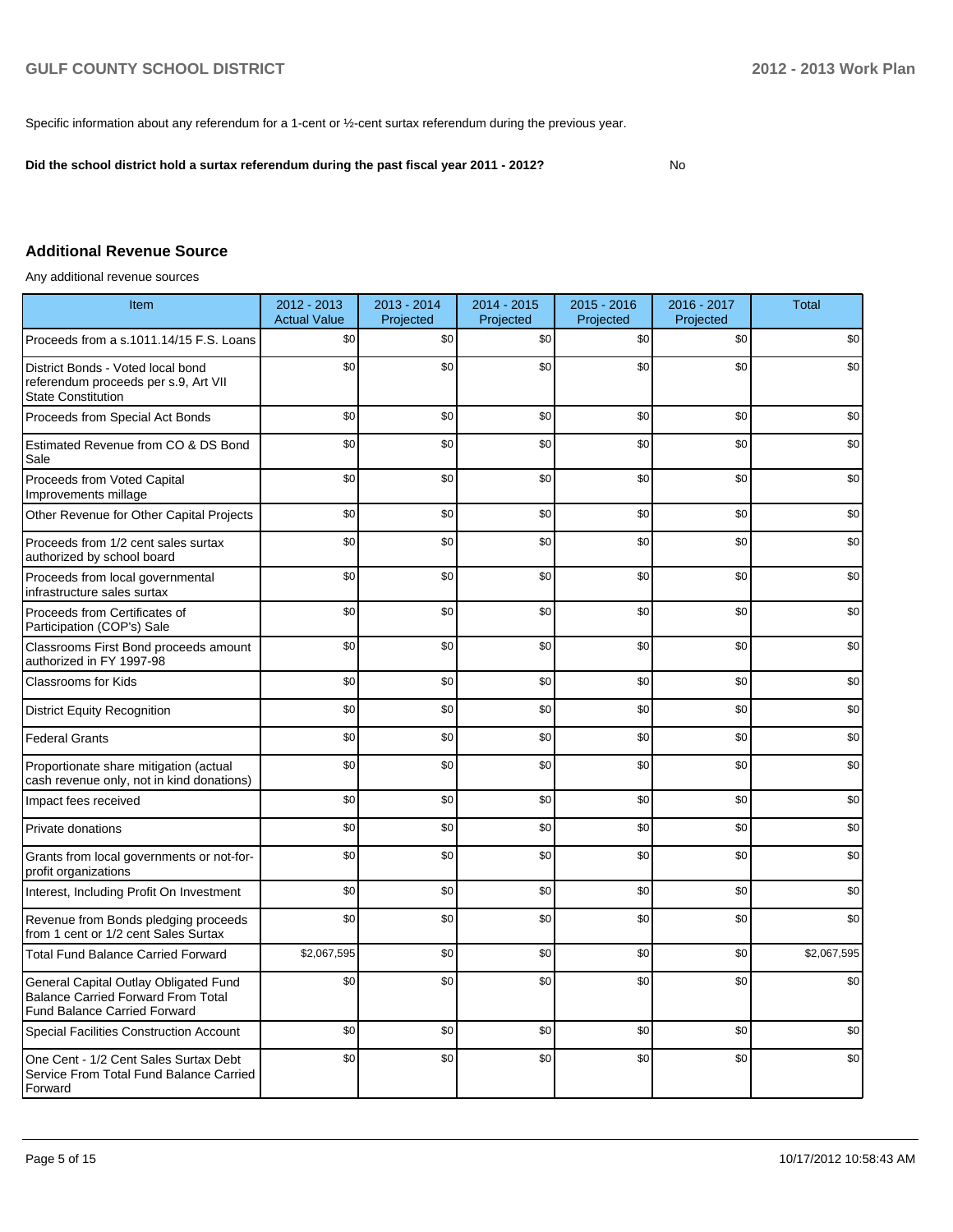| Capital Outlay Projects Funds Balance<br><b>ICarried Forward From Total Fund</b><br><b>Balance Carried Forward</b> | \$O I       | \$0 | \$0 | \$0 | \$0 | \$0         |
|--------------------------------------------------------------------------------------------------------------------|-------------|-----|-----|-----|-----|-------------|
| Subtotal                                                                                                           | \$2,067,595 | \$O | \$0 | \$0 | \$0 | \$2,067,595 |

### **Total Revenue Summary**

| <b>Item Name</b>                                           | 2012 - 2013<br><b>Budget</b> | $2013 - 2014$<br>Projected | $2014 - 2015$<br>Projected | $2015 - 2016$<br>Projected | 2016 - 2017<br>Projected | <b>Five Year Total</b> |
|------------------------------------------------------------|------------------------------|----------------------------|----------------------------|----------------------------|--------------------------|------------------------|
| Local 1.5 Mill Discretionary Capital Outlay<br>l Revenue   | \$539,965                    | \$0 <sub>1</sub>           | \$0                        | \$0                        | \$0                      | \$539,965              |
| PECO and 1.5 Mill Maint and Other 1.5<br>Mill Expenditures | (\$1,577,303)                | (\$940,000)                | (S840.741)                 | (\$600, 203)               | (\$5,635)                | (\$3,963,882)          |
| IPECO Maintenance Revenue                                  | \$0                          | \$0 <sub>1</sub>           | \$119.259                  | \$139,797                  | \$154.365                | \$413,421              |
| Available 1.50 Mill for New<br><b>Construction</b>         | (\$1,037,338)                | $($ \$940,000)             | (\$840,741)                | $($ \$600,203)             | ( \$5,635)               | (\$3,423,917)          |

| <b>Item Name</b>                      | 2012 - 2013<br><b>Budget</b> | $2013 - 2014$<br>Projected | $2014 - 2015$<br>Projected | $2015 - 2016$<br>Projected | 2016 - 2017<br>Projected | <b>Five Year Total</b> |
|---------------------------------------|------------------------------|----------------------------|----------------------------|----------------------------|--------------------------|------------------------|
| ICO & DS Revenue                      | \$15,704                     | \$15,704                   | \$15,704                   | \$15,704                   | \$15,704                 | \$78,520               |
| <b>IPECO New Construction Revenue</b> | \$0                          | \$0 <sub>1</sub>           | \$6,811                    | \$2,308                    | \$0                      | \$9,119                |
| Other/Additional Revenue              | \$2,067,595                  | \$0                        | \$0                        | \$0                        | \$0                      | \$2,067,595            |
| <b>Total Additional Revenuel</b>      | \$2,083,299                  | \$15,704                   | \$22,515                   | \$18,012                   | \$15,704                 | \$2,155,234            |
| <b>Total Available Revenue</b>        | \$1,045,961                  | $($ \$924,296)             | $($ \$818,226)             | $($ \$582,191)             | \$10.069                 | (\$1,268,683)          |

## **Project Schedules**

### **Capacity Project Schedules**

A schedule of capital outlay projects necessary to ensure the availability of satisfactory classrooms for the projected student enrollment in K-12 programs.

Nothing reported for this section.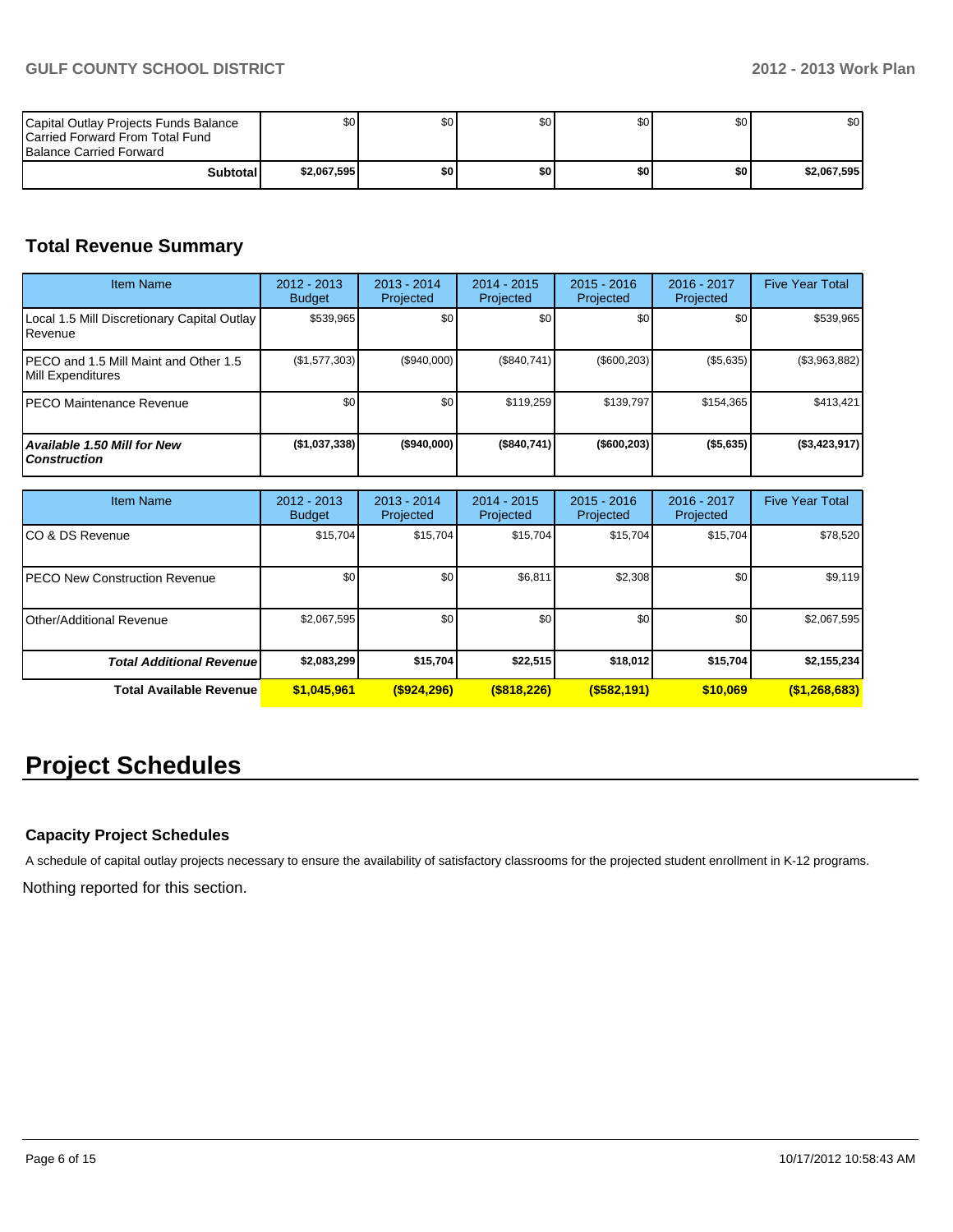| <b>Planned Cost:</b>     |  |  |  |
|--------------------------|--|--|--|
| <b>Student Stations:</b> |  |  |  |
| <b>Total Classrooms:</b> |  |  |  |
| Gross Sq Ft:             |  |  |  |

### **Other Project Schedules**

Major renovations, remodeling, and additions of capital outlay projects that do not add capacity to schools.

| <b>Project Description</b>                               | Location                                | 2012 - 2013<br><b>Actual Budget</b> | $2013 - 2014$<br>Projected | $2014 - 2015$<br>Projected | $2015 - 2016$<br>Projected | 2016 - 2017<br>Projected | Total         | Funded  |
|----------------------------------------------------------|-----------------------------------------|-------------------------------------|----------------------------|----------------------------|----------------------------|--------------------------|---------------|---------|
| covered outdoor p.e. facility                            | <b>WEWAHITCHKA</b><br><b>ELEMENTARY</b> | \$10,431                            | \$0                        | \$0                        | \$0                        | \$0                      | \$10,431 Yes  |         |
| Remodel Lunchroom                                        | PORT SAINT JOE<br><b>ELEMENTARY</b>     | \$518,608                           | \$0                        | \$0                        | \$0                        | \$0                      | \$518,608 Yes |         |
| new roof at Wewa Elementary                              | <b>WEWAHITCHKA</b><br><b>ELEMENTARY</b> | \$181,509                           | \$0                        | \$0                        | \$0                        | \$0                      | \$181,509 Yes |         |
| Remodel dressing area/PE<br>classrooms                   | PORT SAINT JOE<br>JUNIOR SENIOR HIGH    | \$335,390                           | \$0                        | \$0                        | \$0                        | \$0                      | \$335,390 Yes |         |
| Roof cleaning                                            | PORT SAINT JOE<br>JUNIOR SENIOR HIGH    | \$0                                 | \$0                        | \$0                        | \$0                        | \$0                      |               | \$0 No  |
| Project description not specified Location not specified |                                         | \$0                                 | \$0                        | \$0                        | \$0                        | \$0                      |               | $$0$ No |
| Project description not specified Location not specified |                                         | \$0                                 | \$0                        | \$0                        | \$0                        | \$0                      |               | $$0$ No |
| Project description not specified Location not specified |                                         | \$0                                 | \$0                        | \$0                        | \$0                        | \$0                      |               | $$0$ No |
| Project description not specified Location not specified |                                         | \$0                                 | \$0                        | \$0                        | \$0                        | \$0                      |               | $$0$ No |
| Project description not specified Location not specified |                                         | \$0                                 | \$0                        | \$0                        | \$0                        | \$0                      |               | $$0$ No |
|                                                          |                                         | \$1,045,938                         | \$0                        | \$0                        | \$0                        | \$0                      | \$1,045,938   |         |

### **Additional Project Schedules**

Any projects that are not identified in the last approved educational plant survey.

| <b>Project Description</b>           | Location                  | <b>Num</b> | $2012 - 2013$<br>Classroom Actual Budget | 2013 - 2014<br>Projected | $2014 - 2015$<br>Projected | 2015 - 2016<br>Projected | 2016 - 2017<br>Projected | Total | Funded |
|--------------------------------------|---------------------------|------------|------------------------------------------|--------------------------|----------------------------|--------------------------|--------------------------|-------|--------|
| Project description not<br>specified | Location not<br>specified |            | \$0                                      | \$0 <sub>1</sub>         | \$0                        | \$0                      | \$0                      |       | \$0 No |
|                                      |                           |            | \$0                                      | \$0                      | \$0                        | \$0                      | \$0                      | \$0   |        |

### **Non Funded Growth Management Project Schedules**

Schedule indicating which projects, due to planned development, that CANNOT be funded from current revenues projected over the next five years.

### Nothing reported for this section.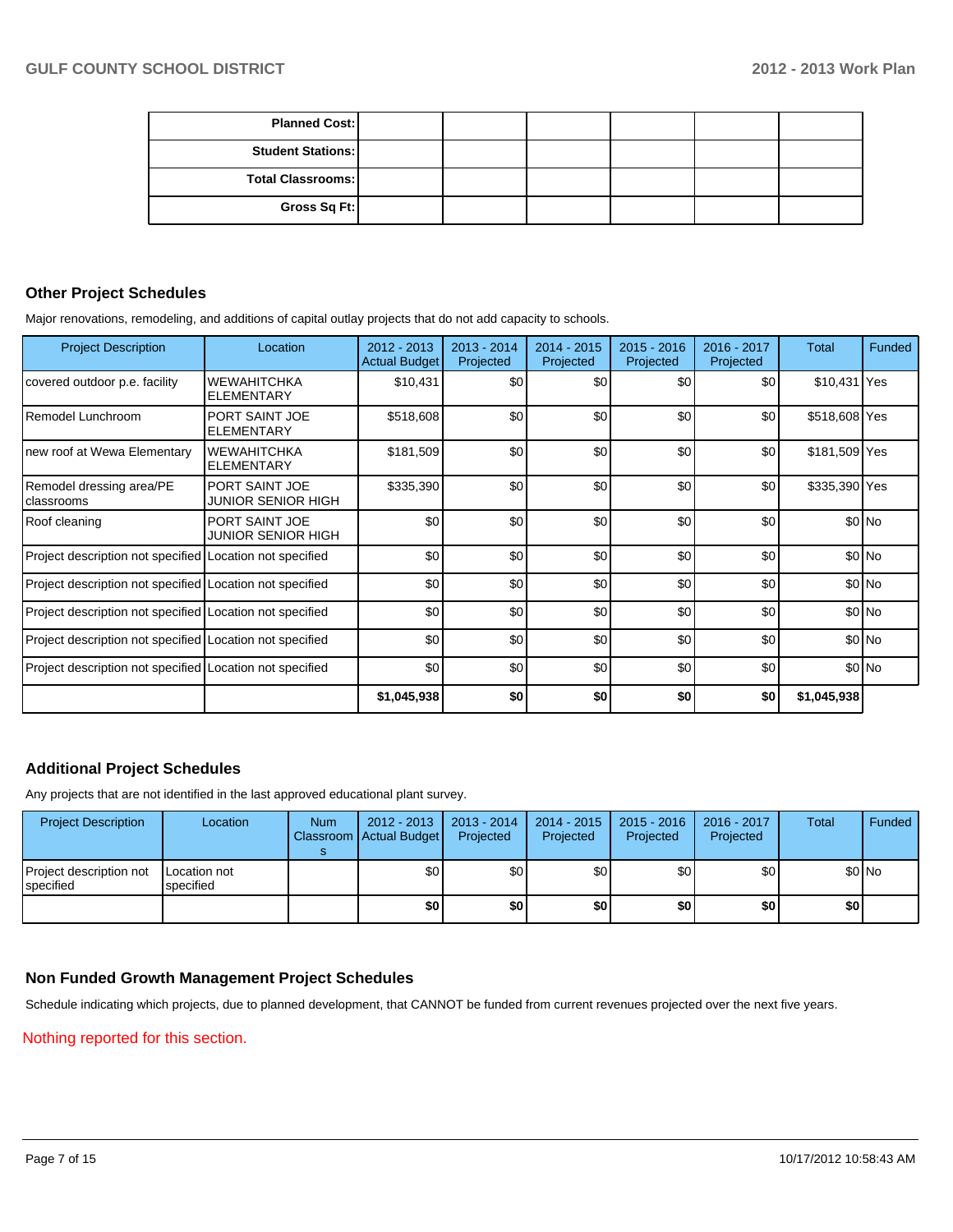## **Tracking**

### **Capacity Tracking**

| Location                               | $2012 -$<br>2013 Satis.<br>Stu. Sta. | Actual<br>$2012 -$<br>2013 FISH<br>Capacity | Actual<br>$2011 -$<br>2012<br><b>COFTE</b> | # Class<br><b>Rooms</b> | Actual<br>Average<br>$2012 -$<br>2013 Class<br><b>Size</b> | Actual<br>$2012 -$<br>2013<br><b>Utilization</b> | <b>New</b><br>Stu.<br>Capacity | <b>New</b><br>Rooms to<br>be<br>Added/Re<br>moved | Projected<br>$2016 -$<br>2017<br><b>COFTE</b> | Projected<br>$2016 -$<br>2017<br><b>Utilization</b> | Projected<br>$2016 -$<br>2017 Class<br><b>Size</b> |
|----------------------------------------|--------------------------------------|---------------------------------------------|--------------------------------------------|-------------------------|------------------------------------------------------------|--------------------------------------------------|--------------------------------|---------------------------------------------------|-----------------------------------------------|-----------------------------------------------------|----------------------------------------------------|
| IWEWAHITCHKA<br>IELEMENTARY            | 567                                  | 567                                         | 445                                        | 30                      | 15                                                         | 78.00 %                                          | $\Omega$                       |                                                   | $\Omega$                                      | 0.00%                                               | 0                                                  |
| IPORT SAINT JOE<br>IELEMENTARY         | 760                                  | 760                                         | 557                                        | 37                      | 15                                                         | 73.00 %                                          |                                | $\Omega$                                          | $\Omega$                                      | 0.00%                                               | $\mathbf 0$                                        |
| IPORT SAINT JOE<br>IJUNIOR SENIOR HIGH | 1,108                                | 997                                         | 493                                        | 47                      | 10 <sup>1</sup>                                            | 49.00 %                                          |                                | ∩                                                 | 0                                             | 0.00%                                               | $\mathbf 0$                                        |
| IHIGHLAND VIEW<br>IELEMENTARY          | 0                                    |                                             |                                            | $\Omega$                | $\Omega$                                                   | 0.00%                                            | $\Omega$                       | $\Omega$                                          | $\Omega$                                      | 0.00%                                               | $\mathbf 0$                                        |
| IWEWAHITCHKA JUNIOR<br>ISENIOR HIGH    | 786                                  | 707                                         | 384                                        | 35                      | 11                                                         | 54.00 %                                          |                                | $\Omega$                                          | $\Omega$                                      | 0.00%                                               | $\mathbf 0$                                        |
| IGULF ADULT SCHOOL                     | 72                                   | 108                                         |                                            | 3                       | $\Omega$                                                   | 1.00 %                                           | $\Omega$                       | $\Omega$                                          | $\Omega$                                      | 0.00%                                               | $\Omega$                                           |
|                                        | 3,293                                | 3,139                                       | 1,880                                      | 152                     | 12                                                         | 59.88 %                                          | U                              | 0                                                 | 0                                             | 0.00%                                               | $\mathbf 0$                                        |

The COFTE Projected Total (0) for 2016 - 2017 must match the Official Forecasted COFTE Total (1,869 ) for 2016 - 2017 before this section can be completed. In the event that the COFTE Projected Total does not match the Official forecasted COFTE, then the Balanced Projected COFTE Table should be used to balance COFTE.

| Projected COFTE for 2016 - 2017 |       |  |  |  |  |  |
|---------------------------------|-------|--|--|--|--|--|
| Elementary (PK-3)               | 577   |  |  |  |  |  |
| Middle $(4-8)$                  | 754   |  |  |  |  |  |
| High (9-12)                     | 537   |  |  |  |  |  |
|                                 | 1,869 |  |  |  |  |  |

| <b>Grade Level Type</b> | <b>Balanced Projected</b><br>COFTE for 2016 - 2017 |
|-------------------------|----------------------------------------------------|
| Elementary (PK-3)       | 57                                                 |
| Middle (4-8)            | 754                                                |
| High (9-12)             | 537                                                |
|                         | 1,868                                              |

### **Relocatable Replacement**

Number of relocatable classrooms clearly identified and scheduled for replacement in the school board adopted financially feasible 5-year district work program.

| Location                                 | 2013<br>2012 | $2013 - 2014$ | $2014 - 2015$ | $2015 - 2016$ | $2016 - 2017$ | Year 5 Total |
|------------------------------------------|--------------|---------------|---------------|---------------|---------------|--------------|
| <b>Total Relocatable Replacements: I</b> |              |               |               |               |               | 0            |

### **Charter Schools Tracking**

Information regarding the use of charter schools.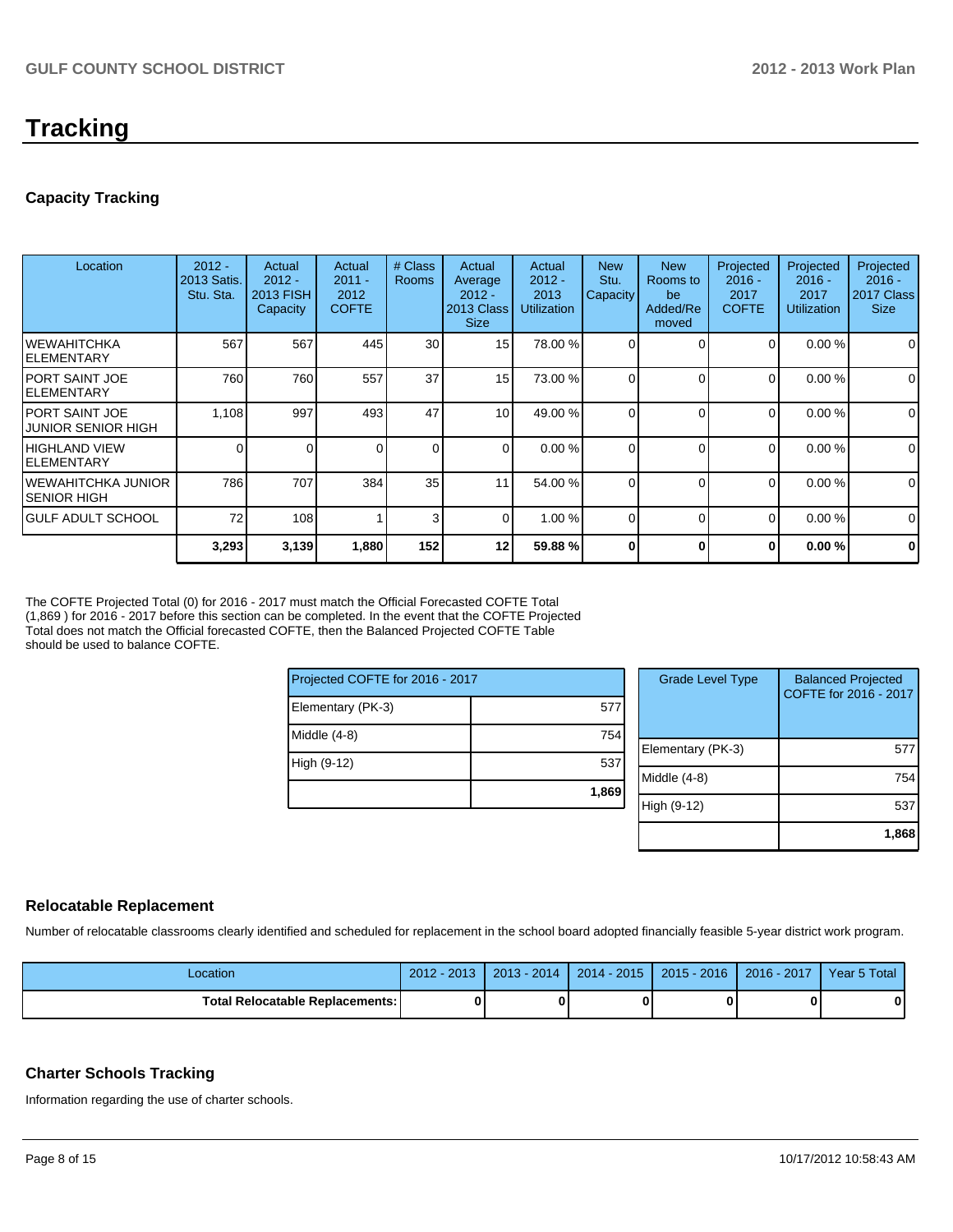Nothing reported for this section.

### **Special Purpose Classrooms Tracking**

The number of classrooms that will be used for certain special purposes in the current year, by facility and type of classroom, that the district will, 1), not use for educational purposes, and 2), the co-teaching classrooms that are not open plan classrooms and will be used for educational purposes.

| School                                            | School Type        | # of Elementary<br>K-3 Classrooms | # of Middle 4-8<br><b>Classrooms</b> | # of High $9-12$<br><b>Classrooms</b> | # of $ESE$<br>Classrooms | # of Combo<br><b>Classrooms</b> | <b>Total</b><br><b>Classrooms</b> |
|---------------------------------------------------|--------------------|-----------------------------------|--------------------------------------|---------------------------------------|--------------------------|---------------------------------|-----------------------------------|
| IPORT SAINT JOE ELEMENTARY                        | Educational        |                                   |                                      |                                       |                          |                                 |                                   |
| PORT SAINT JOE JUNIOR SENIOR Educational<br>IHIGH |                    |                                   |                                      |                                       |                          |                                 |                                   |
| IWEWAHITCHKA JUNIOR SENIOR<br>IHIGH               | <b>Educational</b> |                                   |                                      |                                       |                          |                                 |                                   |
| <b>Total Educational Classrooms: I</b>            |                    |                                   |                                      |                                       |                          |                                 | 6                                 |

| School                                            | <b>School Type</b> | # of Elementary<br>K-3 Classrooms | # of Middle 4-8<br><b>Classrooms</b> | # of High $9-12$<br><b>Classrooms</b> | # of $ESE$<br>Classrooms | # of Combo<br><b>Classrooms</b> | <b>Total</b><br><b>Classrooms</b> |
|---------------------------------------------------|--------------------|-----------------------------------|--------------------------------------|---------------------------------------|--------------------------|---------------------------------|-----------------------------------|
| <b>PORT SAINT JOE ELEMENTARY</b>                  | Co-Teaching        |                                   |                                      |                                       |                          |                                 |                                   |
| PORT SAINT JOE JUNIOR SENIOR Co-Teaching<br>IHIGH |                    |                                   |                                      |                                       |                          |                                 | 21                                |
| <b>IWEWAHITCHKA JUNIOR SENIOR</b><br>IHIGH        | Co-Teaching        |                                   |                                      |                                       |                          |                                 |                                   |
| <b>Total Co-Teaching Classrooms:</b>              |                    |                                   |                                      |                                       |                          |                                 | 6                                 |

### **Infrastructure Tracking**

**Necessary offsite infrastructure requirements resulting from expansions or new schools. This section should include infrastructure information related to capacity project schedules and other project schedules (Section 4).**

Not Specified

**Proposed location of planned facilities, whether those locations are consistent with the comprehensive plans of all affected local governments, and recommendations for infrastructure and other improvements to land adjacent to existing facilities. Provisions of 1013.33(12), (13) and (14) and 1013.36 must be addressed for new facilities planned within the 1st three years of the plan (Section 5).**

Not Specified

**Consistent with Comp Plan?** No

### **Net New Classrooms**

The number of classrooms, by grade level and type of construction, that were added during the last fiscal year.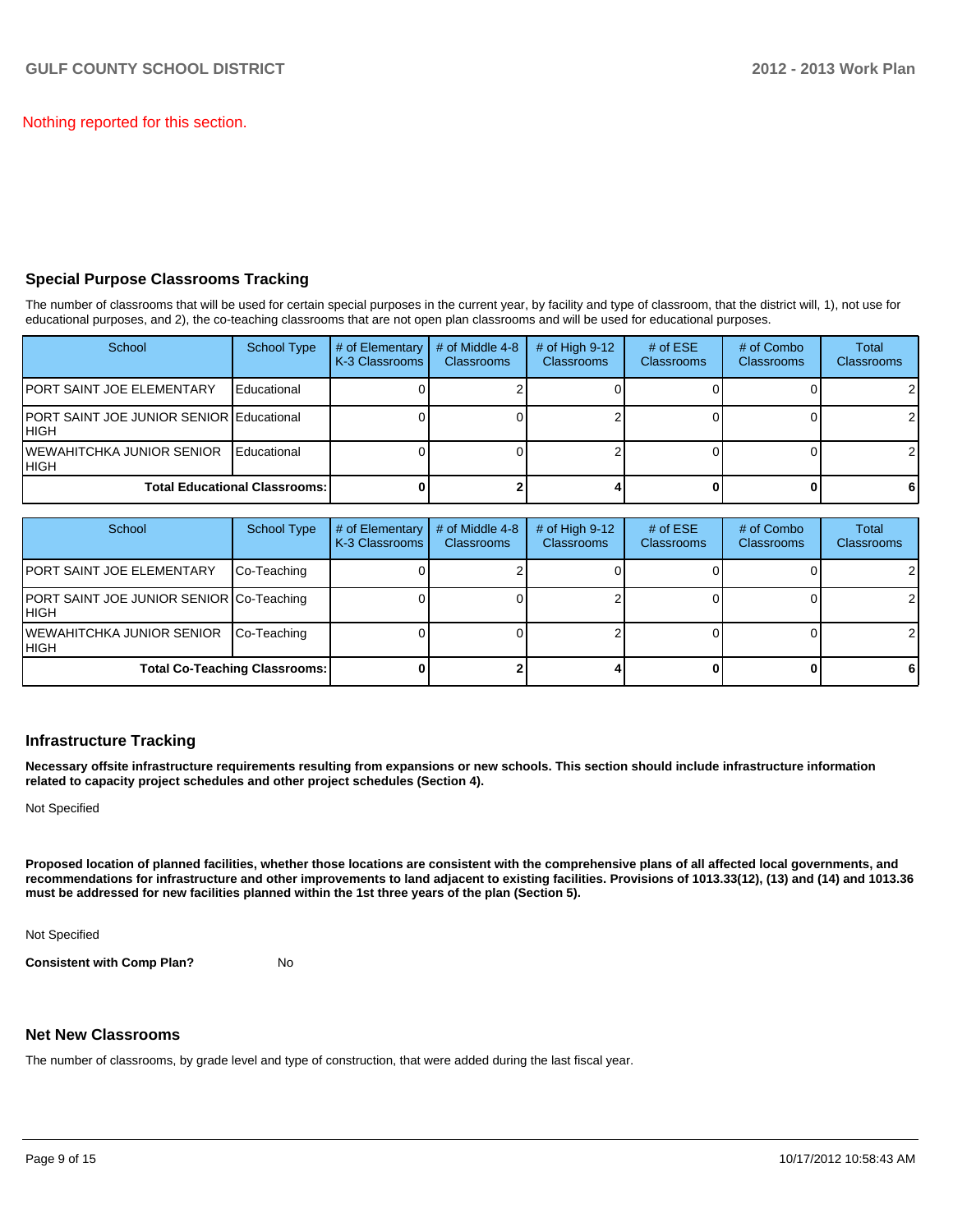| List the net new classrooms added in the 2011 - 2012 fiscal year.                                                                                       |                              |                            |                                |                        | List the net new classrooms to be added in the 2012 - 2013 fiscal<br>year. |                            |                                |                        |
|---------------------------------------------------------------------------------------------------------------------------------------------------------|------------------------------|----------------------------|--------------------------------|------------------------|----------------------------------------------------------------------------|----------------------------|--------------------------------|------------------------|
| "Classrooms" is defined as capacity carrying classrooms that are added to increase<br>capacity to enable the district to meet the Class Size Amendment. |                              |                            |                                |                        | Totals for fiscal year 2012 - 2013 should match totals in Section 15A.     |                            |                                |                        |
| Location                                                                                                                                                | $2011 - 2012$ #<br>Permanent | $2011 - 2012$ #<br>Modular | $2011 - 2012$ #<br>Relocatable | $2011 - 2012$<br>Total | $2012 - 2013$ #<br>Permanent                                               | $2012 - 2013$ #<br>Modular | $2012 - 2013$ #<br>Relocatable | $2012 - 2013$<br>Total |
| Elementary (PK-3)                                                                                                                                       |                              |                            |                                |                        |                                                                            |                            |                                | ΩI                     |
| Middle (4-8)                                                                                                                                            |                              |                            |                                |                        |                                                                            |                            |                                | ΟI                     |
| High (9-12)                                                                                                                                             |                              |                            |                                |                        |                                                                            |                            |                                |                        |
|                                                                                                                                                         |                              |                            |                                |                        |                                                                            |                            |                                |                        |

### **Relocatable Student Stations**

Number of students that will be educated in relocatable units, by school, in the current year, and the projected number of students for each of the years in the workplan.

| <b>Site</b>                       | $2012 - 2013$ | $2013 - 2014$ | $2014 - 2015$   | $2015 - 2016$ | 2016 - 2017 | 5 Year Average  |
|-----------------------------------|---------------|---------------|-----------------|---------------|-------------|-----------------|
| WEWAHITCHKA ELEMENTARY            | 25            | 18            | 18 <sub>1</sub> |               |             | 12 <sub>l</sub> |
| PORT SAINT JOE ELEMENTARY         |               |               |                 |               |             |                 |
| PORT SAINT JOE JUNIOR SENIOR HIGH |               | 126           | 126             |               |             | 50 <sub>1</sub> |
| HIGHLAND VIEW ELEMENTARY          |               |               |                 |               |             |                 |
| IWEWAHITCHKA JUNIOR SENIOR HIGH   |               | 158           | 158             |               |             | 63              |
| IGULF ADULT SCHOOL                |               |               |                 |               |             |                 |

| Totals for GULF COUNTY SCHOOL DISTRICT            |            |         |       |       |       |        |
|---------------------------------------------------|------------|---------|-------|-------|-------|--------|
| Total students in relocatables by year.           | 302<br>302 |         |       | 126 I |       |        |
| Total number of COFTE students projected by year. | 1,822      | 1.842 l | 1.860 | 1.867 | 1.869 | 1.8521 |
| Percent in relocatables by year.                  | 1 % I      | 16 % i  | 16%   | 0 % I | 0%    | 7 % l  |

### **Leased Facilities Tracking**

Exising leased facilities and plans for the acquisition of leased facilities, including the number of classrooms and student stations, as reported in the educational plant survey, that are planned in that location at the end of the five year workplan.

| Location                           | # of Leased<br>Classrooms 2012 - I<br>2013 | <b>FISH Student</b><br><b>Stations</b> | Owner | # of Leased<br>Classrooms 2016 - I<br>2017 | <b>FISH Student</b><br><b>Stations</b> |
|------------------------------------|--------------------------------------------|----------------------------------------|-------|--------------------------------------------|----------------------------------------|
| lWEWAHITCHKA ELEMENTARY            |                                            | 25 <sub>l</sub>                        |       |                                            |                                        |
| IPORT SAINT JOE ELEMENTARY         |                                            |                                        |       |                                            |                                        |
| IPORT SAINT JOE JUNIOR SENIOR HIGH |                                            |                                        |       |                                            |                                        |
| IHIGHLAND VIEW ELEMENTARY          |                                            |                                        |       |                                            |                                        |
| IWEWAHITCHKA JUNIOR SENIOR HIGH    |                                            |                                        |       |                                            |                                        |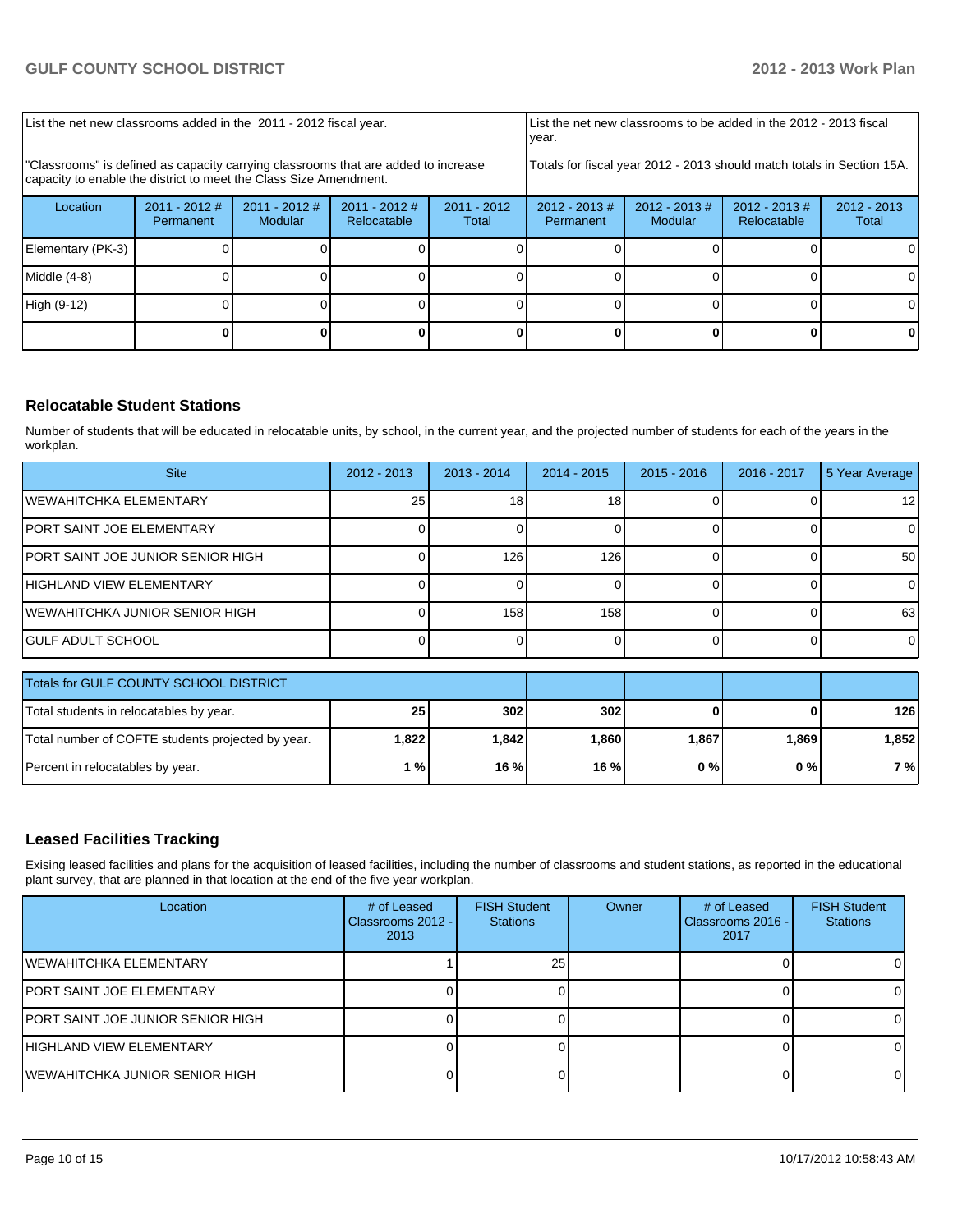| SCHOOL<br><b>IGULF ADUL</b><br>. |          |  |  |
|----------------------------------|----------|--|--|
|                                  | oг<br>ΖJ |  |  |

### **Failed Standard Relocatable Tracking**

Relocatable units currently reported by school, from FISH, and the number of relocatable units identified as 'Failed Standards'.

Nothing reported for this section.

### **Planning**

#### **Class Size Reduction Planning**

**Plans approved by the school board that reduce the need for permanent student stations such as acceptable school capacity levels, redistricting, busing, year-round schools, charter schools, magnet schools, public-private partnerships, multitrack scheduling, grade level organization, block scheduling, or other alternatives.**

Other than hiring new teachers there is space available to meet the requirements for class size reduction. There could possibly be a need for three new classrooms at Port

St. Joe Elementary School. However, projected COFTE numbers are predicted to drop in the next five years reducing the need for new classrooms.

### **School Closure Planning**

**Plans for the closure of any school, including plans for disposition of the facility or usage of facility space, and anticipated revenues.**

No schools will be closed in Gulf County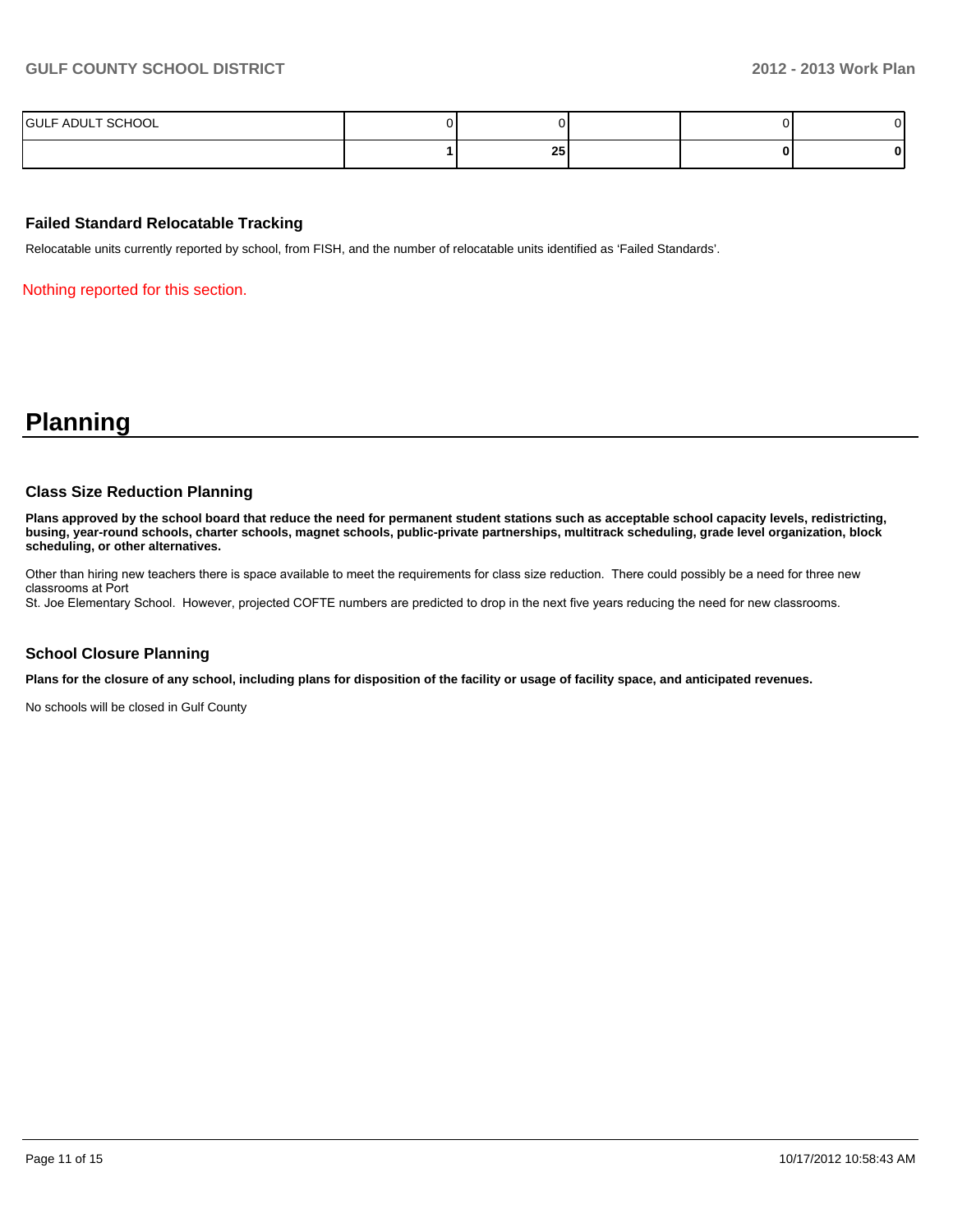Five Year Survey - Ten Year Capacity **10/17/2012** GULF COUNTY SCHOOL DISTRICT

**Schedule of capital outlay projects projected to ensure the availability of satisfactory student stations for the projected student enrollment in K - 12 programs for the future 5 years beyond the 5-year district facilities work program.**

No items meet the criteria.

Five Year Survey - Ten Year Infrastructure **10/17/2012** GULF COUNTY SCHOOL DISTRICT

**Proposed Location of Planned New, Remodeled, or New Additions to Facilities in 6 thru 10 out years (Section 28).**

### No items meet the criteria.

**Plans for closure of any school, including plans for disposition of the facility or usage of facility space, and anticipated revenues in the 6 thru 10 out years (Section 29).**

No items meet the criteria.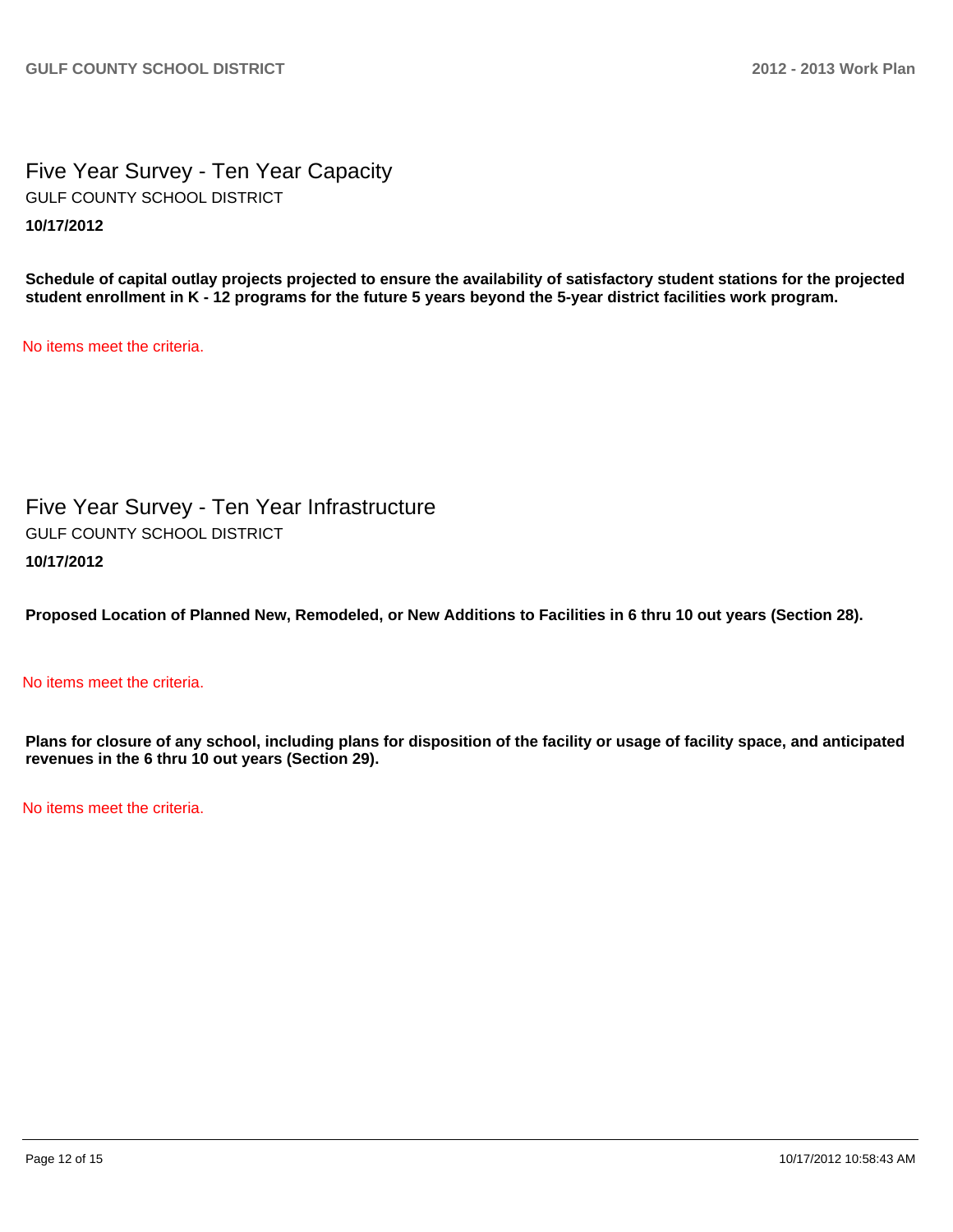### Five Year Survey - Ten Year Maintenance **10/17/2012** GULF COUNTY SCHOOL DISTRICT

**District projects and locations regarding the projected need for major renovation, repair, and maintenance projects within the district in years 6 - 10 beyond the projects plans detailed in the five years covered by the work plan.**

No items match the criteria.

## Five Year Survey - Ten Year Utilization

GULF COUNTY SCHOOL DISTRICT

### **10/17/2012**

**Schedule of planned capital outlay projects identifying the standard grade groupings, capacities, and planned utilization rates of future educational facilities of the district for both permanent and relocatable facilities.**

| <b>Grade Level</b><br>Projections | <b>FISH Student</b><br><b>Stations</b> | <b>Actual FISH</b><br>Capacity | Actual<br><b>COFTE</b> | Actual<br><b>Utilization</b> | Actual new<br><b>Student</b><br>Capacity to be<br>added/remove | Projected<br><b>COFTE</b> | Projected<br><b>Utilization</b> |
|-----------------------------------|----------------------------------------|--------------------------------|------------------------|------------------------------|----------------------------------------------------------------|---------------------------|---------------------------------|
| Elementary -<br>District Totals   | 1,327                                  | 1,327                          | 870.60                 | 65.61 %                      |                                                                |                           | 0.00%                           |
| Middle - District<br>Totals       |                                        |                                | 0.00                   | 0.00%                        |                                                                |                           | 0.00%                           |
| High - District<br>Totals         | 1,918                                  | 1,726                          | 1,121.46               | 64.97 %                      |                                                                |                           | 0.00%                           |
| Other - ESE, etc                  | 140                                    | 183                            | 5.50                   | 3.01%                        |                                                                |                           | 0.00%                           |
|                                   | 3,385                                  | 3,236                          | 1,997.56               | 61.73 %                      |                                                                |                           | 0.00%                           |

**Combination schools are included with the middle schools for student stations, capacity, COFTE and utilization purposes because these facilities all have a 90% utilization factor. Use this space to explain or define the grade groupings for combination schools.**

No comments to report.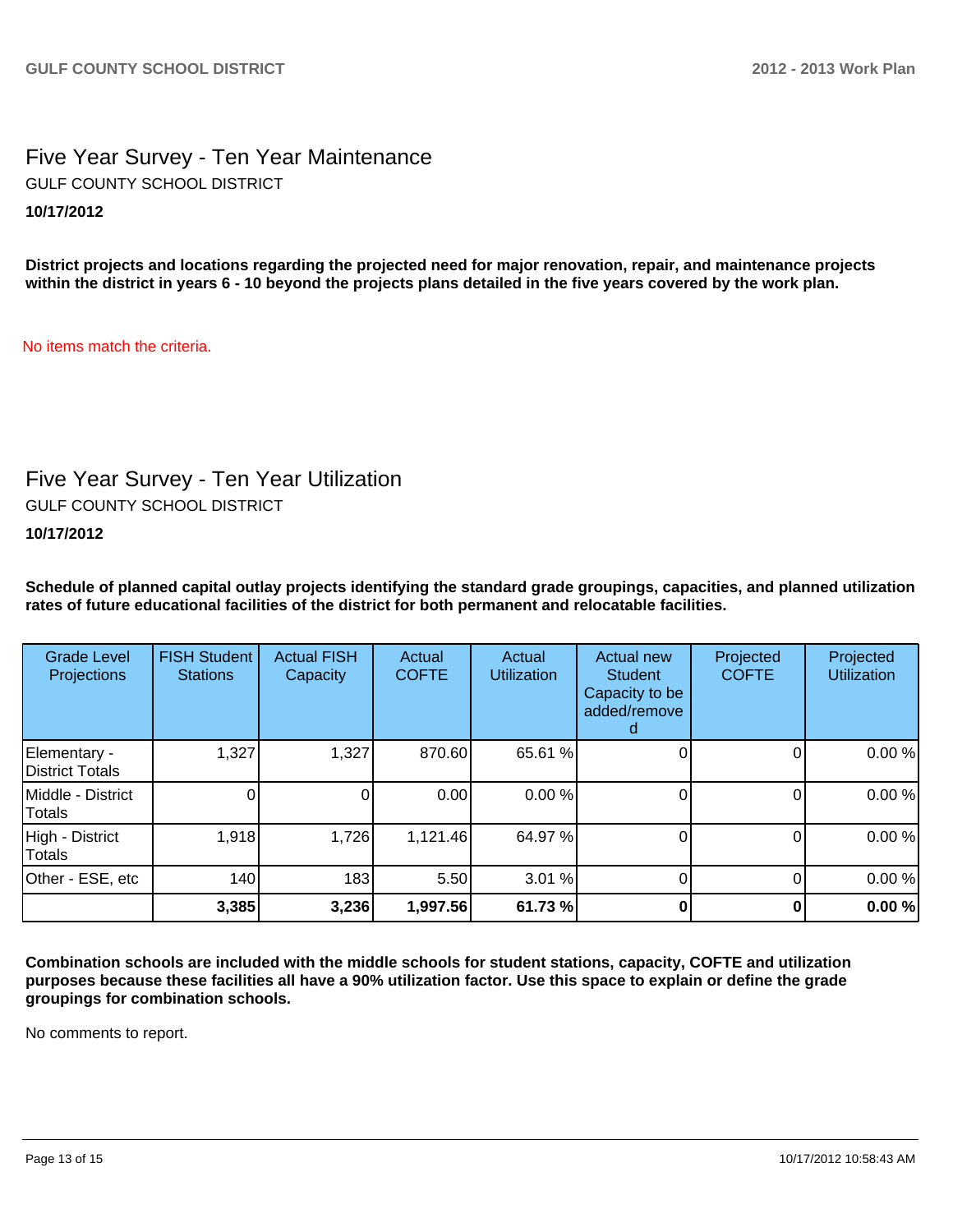Five Year Survey - Twenty Year Capacity **10/17/2012** GULF COUNTY SCHOOL DISTRICT

**Schedule of capital outlay projects projected to ensure the availability of satisfactory student stations for the projected student enrollment in K - 12 programs for the future 11 - 20 years beyond the 5-year district facilities work program.**

No items match the criteria.

Five Year Survey - Twenty Year Infrastructure GULF COUNTY SCHOOL DISTRICT

**10/17/2012**

**Proposed Location of Planned New, Remodeled, or New Additions to Facilities in the 11 through 20 out years (Section 28).**

No items meet the criteria.

**Plans for closure of any school, including plans for disposition of the facility or usage of facility space, and anticipated revenues in the 11 through 20 out years (Section 29).**

No items meet the criteria.